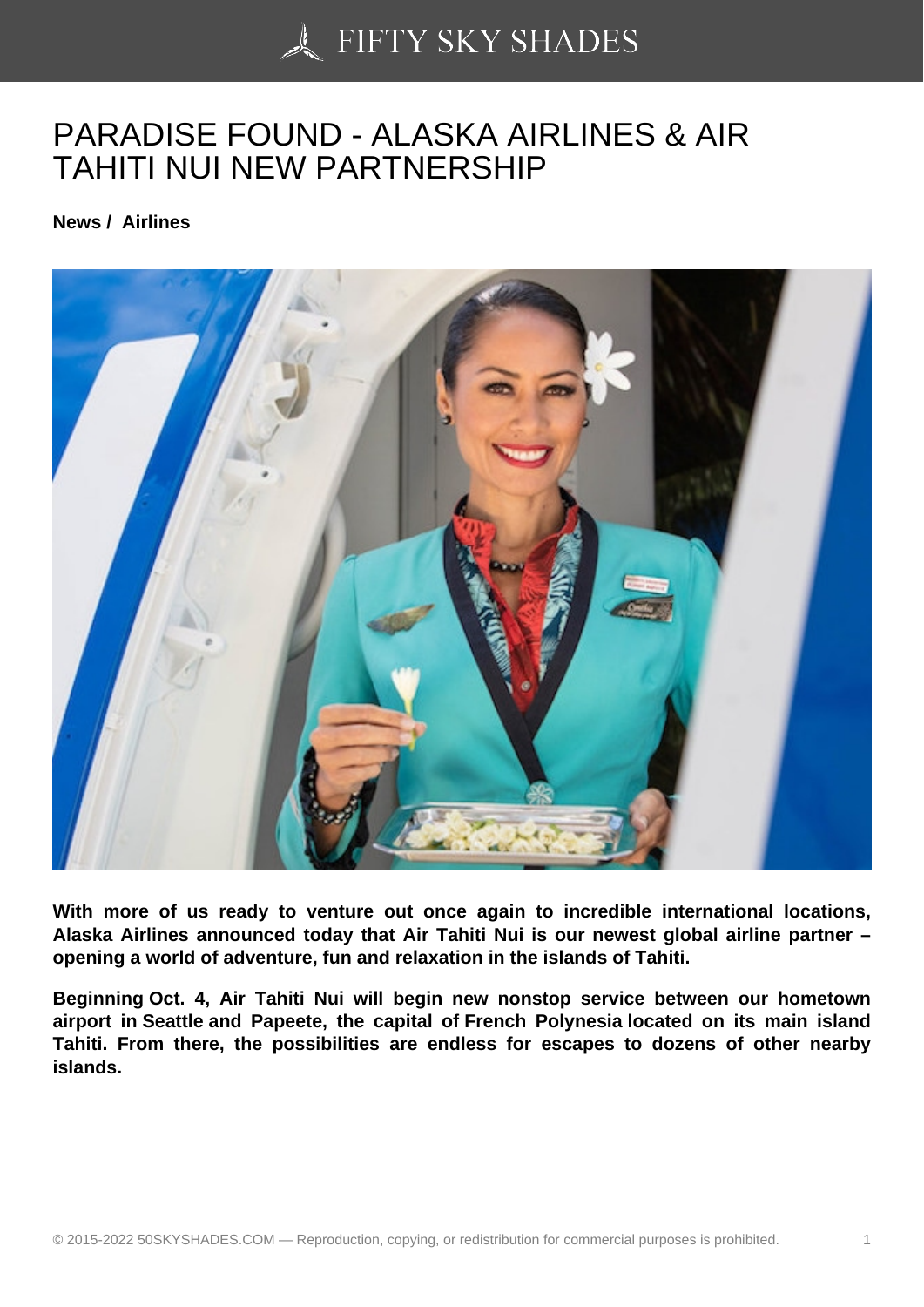"Who hasn't dreamed of visiting Bora Bora? We're delighted to have Air Tahiti Nui join our array of global airline partners, further connecting the West Coast to the South Pacific," said Nat Pieper, senior vice president of fleet, finance and alliances at Alaska Airlines. "Our guests are going to love the convenience of a nonstop flight to this amazing destination on an airline that offers world-class service and amenities flying the beautiful Boeing 787-9 Dreamliner aircraft."

"It is with great enthusiasm that we are launching this new direct service to the Pacific Northwest. This will help the further development of tourism to French Polynesia, including from the market of Western Canada. Alaska Airlines is the perfect partner for this, and we are looking with great excitement at the new commercial opportunities that lay ahead. This will strongly reinforce the position of Air Tahiti Nui as the leading airline for services to and from Tahiti," said Mathieu Bechonnet, managing director at Air Tahiti Nui.

Air Tahiti Nui has existing daily nonstop service between Papeete and Los Angeles, an additional key Alaska hub airport on the West Coast. There's also another flight for our guests to get excited about: Air Tahiti Nui, with its historical connection to France, provides nonstop service between Los Angeles and Paris – an extremely popular route between two world cities.

Starting April 1, Alaska's Mileage Plan members can earn miles on all Air Tahiti Nui flights. (Please allow 6-8 weeks for miles to post in Mileage Plan accounts.) Mileage redemption for Air Tahiti Nui flights is expected to be available later this spring. Tickets for Air Tahiti Nui flights can be purchased now on the airline's website.

Alaska is a member of the oneworld global alliance. With onewo[rld and our ad](https://c212.net/c/link/?t=0&l=en&o=3487704-1&h=1930498279&u=https://www.airtahitinui.com/us-en&a=Air+Tahiti+Nui)ditional airline partners, our guests can earn and redeem miles with our highly acclaimed Mileage Plan program to fly on more than 20 oneworld and partner airlines all around the globe.

Alaska remains committed to?Next-Level Care?for our guests and employees by implementing more than 100 ways to maintain the highest standard of safety – from clea[n planes to cle](https://c212.net/c/link/?t=0&l=en&o=3487704-1&h=990071033&u=https://c212.net/c/link/?t=0&l=en&o=3212956-1&h=158808674&u=https%3A%2F%2Fwww.alaskaair.com%2Fcontent%2Fmileage-plan&a=Mileage+Plan&a=Mileage+Plan)an air in the cabin with hospital-grade air filtration systems. For everyone's safety on board, Alaska continues to enforce the feder[ally mandated mas](https://c212.net/c/link/?t=0&l=en&o=3487704-1&h=599807877&u=https://c212.net/c/link/?t=0&l=en&o=3212956-1&h=3304453575&u=https%3A%2F%2Fwww.alaskaair.com%2Fcontent%2Fadvisories%2Fcoronavirus%3Fint%3DAS_HomePage_BR1_L1%7C%7C2021_CV_AW%7C%7C-prodID%3AAwareness%26lid%3DHomePage_BR1_NLC&a=Next-Level+Care&a=Next-Level+Care)k policy, even for those who are fully vaccinated.?